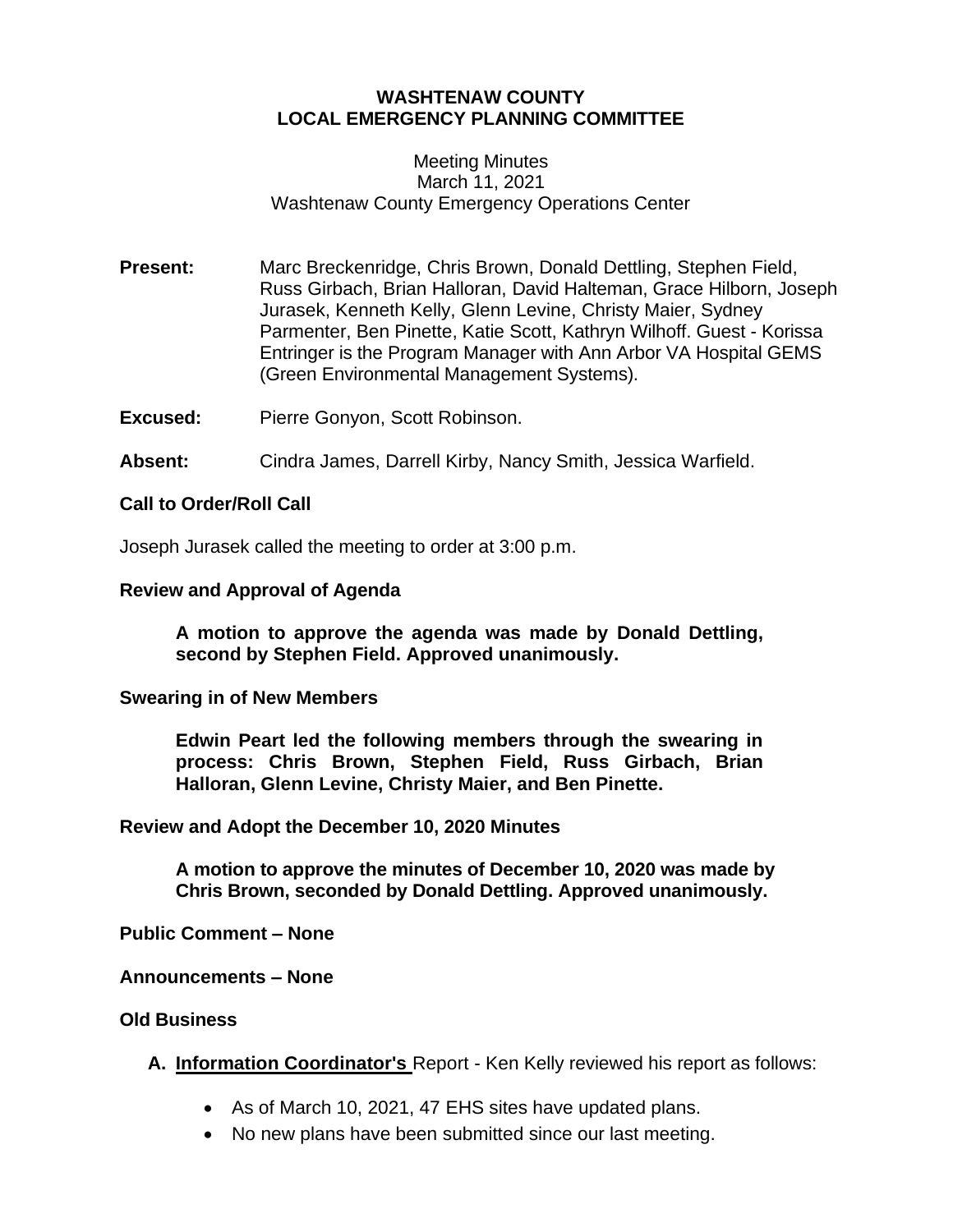Ken stated that Tier II reporting has been functioning rather smoothly so far this year. The glitch of requiring Washtenaw County to acquire a hard copy of Tier II reports, has been fixed. Ken has also assisted several facilities with both registering their accounts and reporting. He informed the group that he anticipates several new plans to be created and has been in contact with several facilities regarding creating their emergency response plans.

Additionally, Ken stated he submitted an application and all of the supplemental paperwork required for the 2020-2021 Hazardous Materials Emergency Preparedness grant. Washtenaw County will be eligible for approximately \$1,500.00 from a support grant and \$250.00 will be awarded for new plan submissions, as well as, \$15.00 per updated plan. The application was approved and signed by Scott Robinson.

- B. **Emergency Coordinator's report** David Halteman stated that since the last meeting there was one natural hazard along with a few technological hazards. Those events are as follows:
	- **December 20, 2020** A rollover accident in which a truck spilled nearly 1,000 gallons of a fertilizer/water mixture. The mixture spilled onto the roadway and impacted a small lake nearby. Salem Township Fire Department responded out for cleanup.
	- **February 12, 2021** Sinking roadway on Bunton Rd., south of Textile was reported by Vic Chevrette. Just underneath that area of the road runs the Nexus natural gas pipeline. David contacted the Nexus Central Office and they dispatched an engineer to the scene immediately. The engineer found that the integrity of the pipe was still intact. It was determined that the ground had settled causing the roadway to sink in that area. Both Nexus and Washtenaw County Road Commission followed up a few days later to assess the road, reevaluate the pipeline, and grate the road.
	- **February 15, 2021** Large structure fire to a high-rise senior living complex at 1550 E. Clark Rd. in Ypsilanti. 246 individuals needed shelter and transportation after their units became unlivable. David coordinated with the American Red Cross and provided shelter by utilizing local hotels in the area.
	- **February 15, 2021** Major winter storm with snow accumulation of 8.9 inches. All non-essential services throughout Washtenaw County were closed to reduce traffic on the roadways and maintain safety for citizens.
	- **February 23, 2021** HazMat response to Augusta Township for a white chemical that was discovered on a driveway and was smoking. The Fire Chief was able to mitigate the situation with minimal resources.
	- **March 6, 2021** Conducted first siren test of the year.